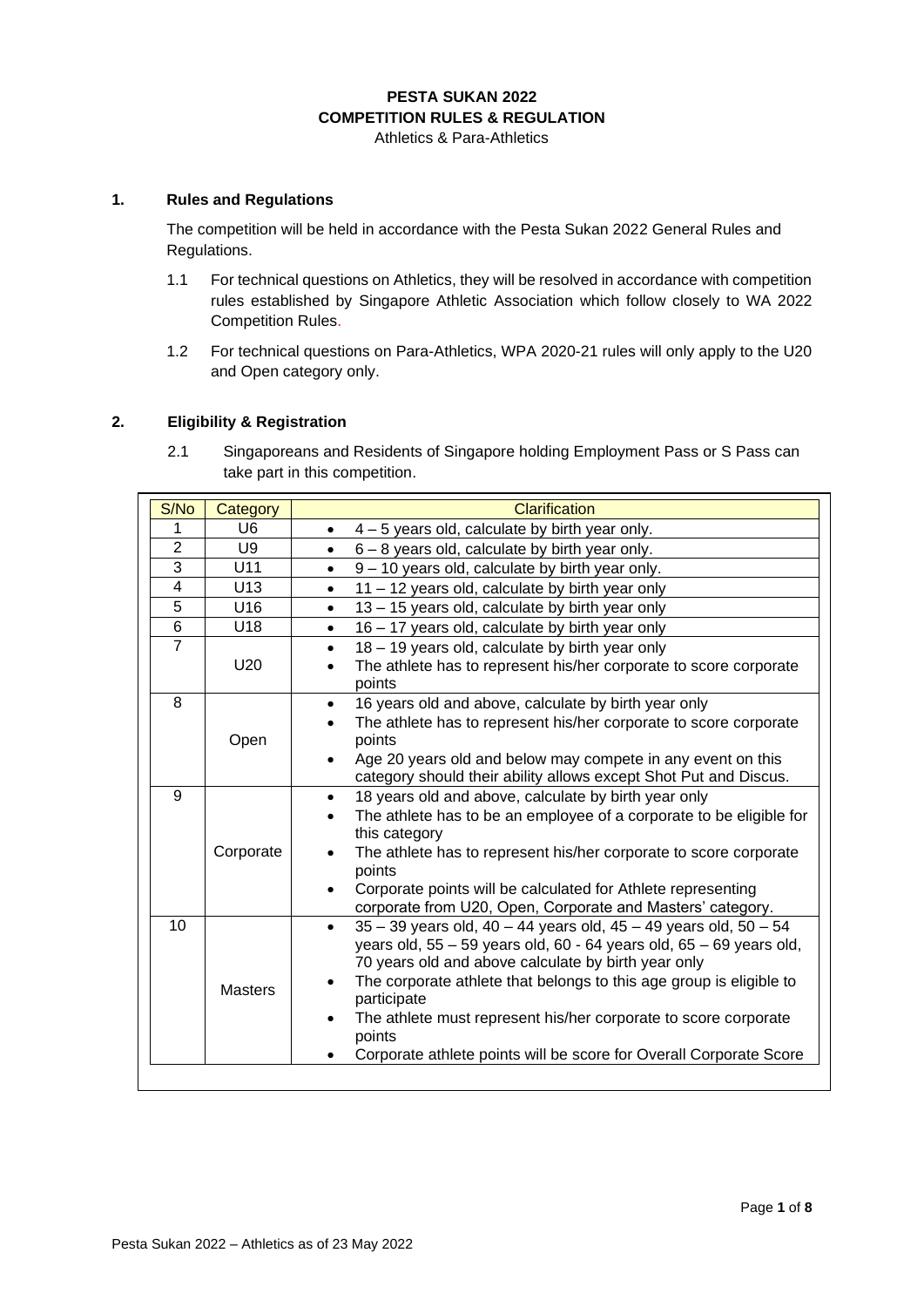| S/N <sub>o</sub> | Category | <b>Clarification</b>                                       |
|------------------|----------|------------------------------------------------------------|
|                  | Para U11 | $\bullet$ 9 – 10 years old, calculate by birth year only.  |
| 2                | Para U13 | $\bullet$ 11 – 12 years old, calculate by birth year only. |
| 3                | Para U15 | $\bullet$ 13 – 14 years old, calculate by birth year only. |
| -4               | Para U17 | $\bullet$ 15 – 16 years old, calculate by birth year only  |
| -5               | Para U20 | $\bullet$ 17 – 19 years old, calculate by birth year only  |

### 2.2 **Para Categories:**

There will be **NO** further categorisation or classification of the various impairments (Intellectual, Visual, Physical and Deaf) for this competition. Participants **MUST** submit a copy of their certified report by a medical practitioner with the entry.

2.2.1 **II - Intellectual Impairment** - Defined as having significant limitations in cognitive and adaptive functioning, as expressed in conceptual, social and practical adaptive skills. Therefore, cognitive, and adaptive functioning are both important components for a diagnosis of Intellectual Disability.

### Eligibility for this category:

- A person certified by a medical practitioner to have an IQ of 75 or below,
- Significant Limitations in adaptive behaviour
- The impairment must have been present before the age of 18.
- 2.2.2 **VI - Visual Impairment** Refers to significant visual loss that cannot be corrected by means of the use of optical lenses, medication, or operation.

### Eligibility for this category:

- A person certified by a medical practitioner to have damage to one or more of the components of the vision system, which can include:
	- o Impairment of the eye structure/receptors
	- o Impairment of the optic nerve/optic pathways
	- o Impairment of the visual cortex

Participants can compete **with** or **without** a guide**.** The use of **tether is mandatory** but **not blindfold**.

2.2.3 **PI - Physical Impairment** - Refers to either a total or partial loss of bodily functions, such as the ability to walk or fine motor skills, or a total or partial loss of a part of the body.

Eligibility for this category:

- Participants who compete standing without any assistance. Participants in wheelchairs.
- 2.2.4 **D - Deaf –** Refer to a partial or total inability to hear, little to no hearing, may occur in one or both ears.

Eligibility for this category:

A person certified to have at least 55 dB per tone average in the better ear.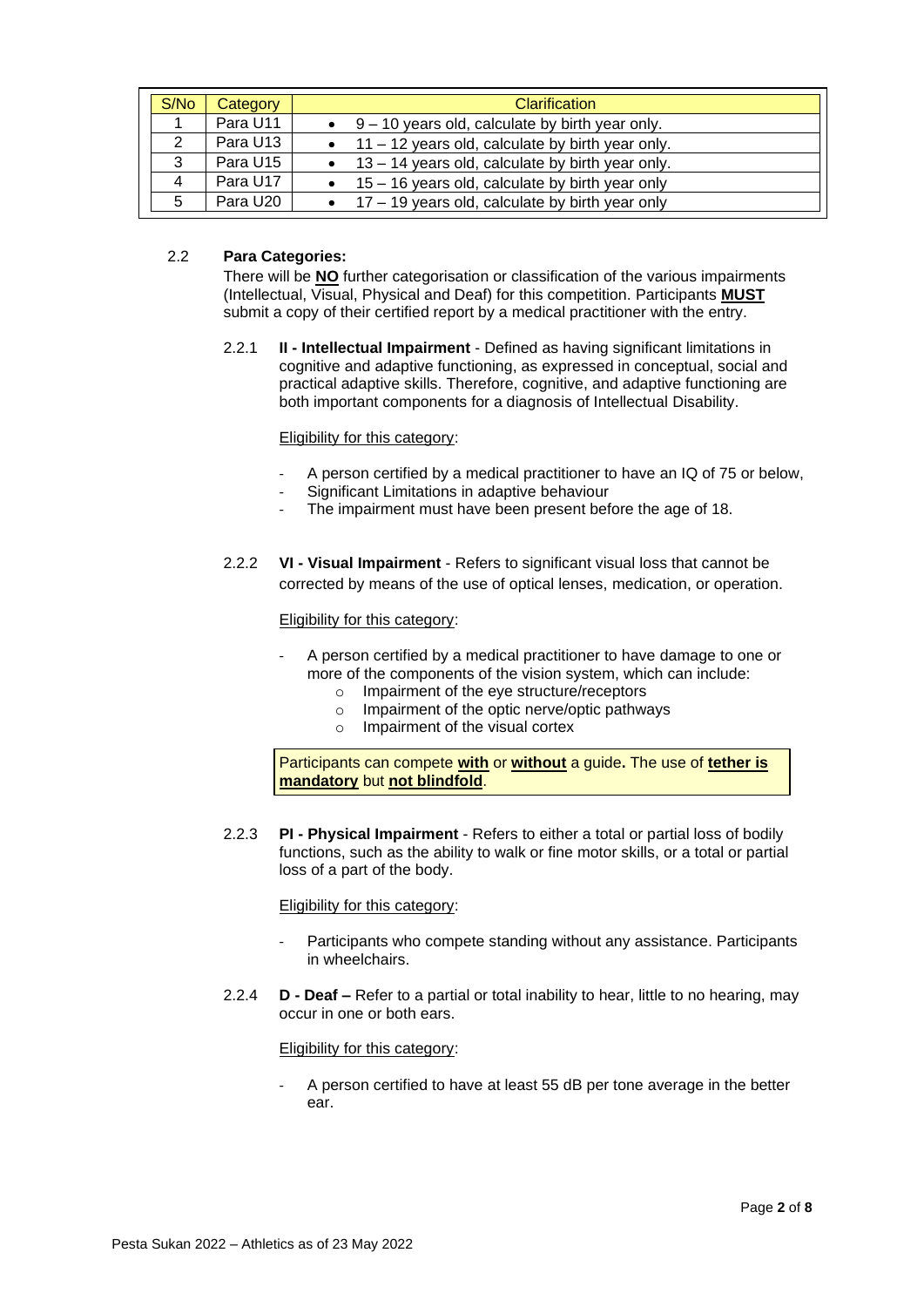## **3. Event Venue & Schedule**

All competitions will be held at the Home of Athletics, 52 Stadium Road, on 30 & 31 July, 6 & 7 August 2022.

| Date        | Timing          | <b>Competition Stage</b> |
|-------------|-----------------|--------------------------|
| Sat, 30 Jul | 8.30 am to 7 pm | <b>Home of Athletics</b> |
| Sun, 31 Jul | 8.30 am to 7 pm | <b>Home of Athletics</b> |
| Sat, 6 Aug  | 8.30 am to 7 pm | <b>Home of Athletics</b> |
| Sun, 7 Aug  | 8.30 am to 7 pm | <b>Home of Athletics</b> |

Note: All above may change when the entries are finalised

## **4. Categories and Events**

4.1 The list of events per category as follow:

### **U6, & U9**

| S/N <sub>0</sub> | Event                                                                              |
|------------------|------------------------------------------------------------------------------------|
|                  | Youth Multi Event<br>(60m, 5m Run up Long Jump, Overhand Throw [Turbo<br>Javelin]) |
|                  | 4 x 50m Parent and Child Shuttle Mixed Relay                                       |

## **U11**

| S/N <sub>0</sub> | Event                                             |  |
|------------------|---------------------------------------------------|--|
|                  | Youth Multi Event                                 |  |
|                  | (80m, 10m Run Up Long Jump, Overhand Throw [Turbo |  |
|                  | Javelin]                                          |  |
|                  | 4 x 50m Parent and Child Shuttle Mixed Relay      |  |

## **U13**

| S/N <sub>0</sub> | Event                                                                              |
|------------------|------------------------------------------------------------------------------------|
|                  | Youth Multi Event<br>(80m, 10m Run Up Long Jump, Overhand Throw [Turbo<br>Javelin] |
|                  | 4 x 50m Parent and Child Shuttle Mixed Relay                                       |

## **U16**

| S/No | Event                                                                                     |
|------|-------------------------------------------------------------------------------------------|
|      | Youth Multi Event<br>(100m, Long Jump, 100m Hurdles [0.762m], Javelin<br>$[500g]$ , 800m) |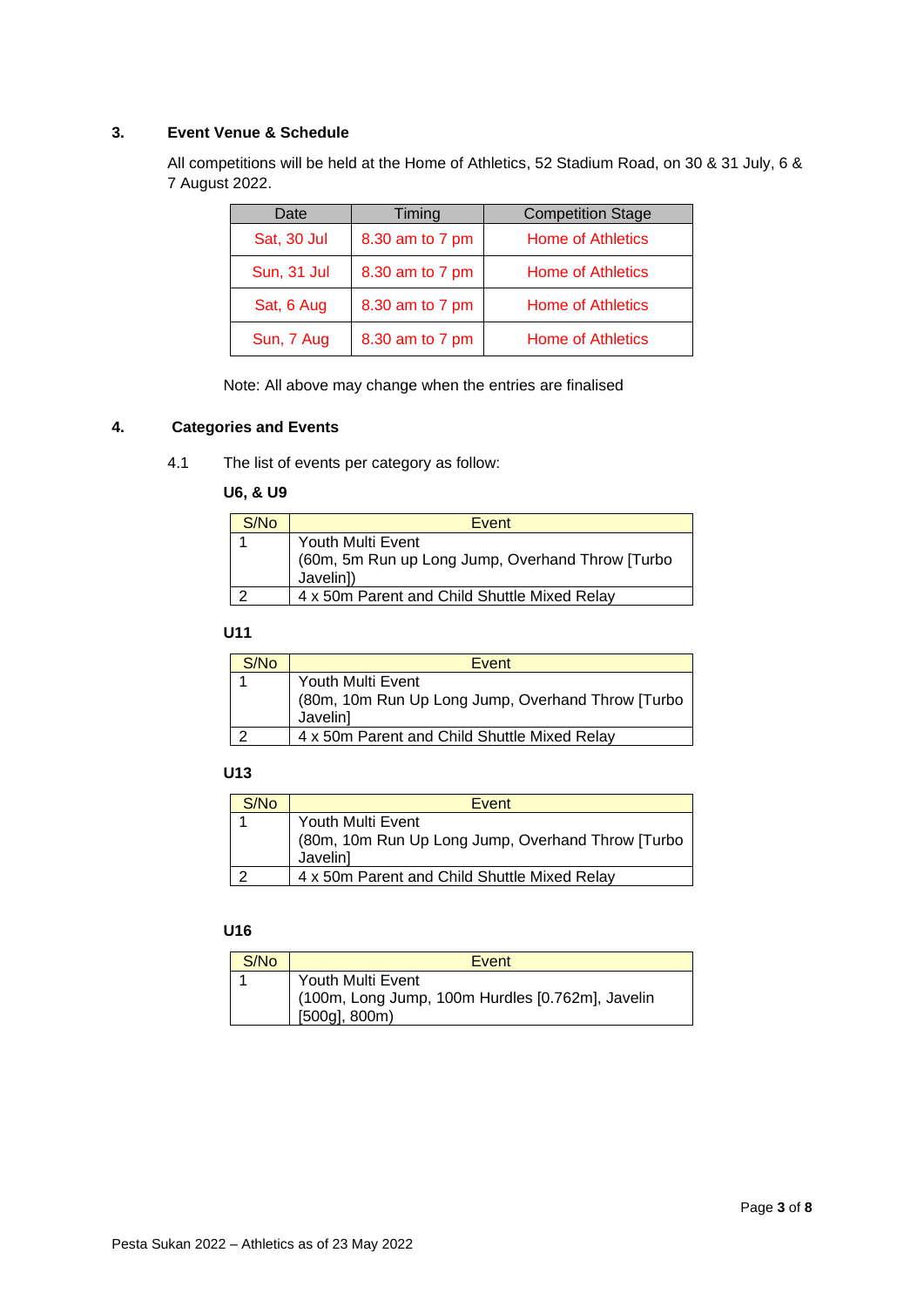## **U18**

| S/No | <b>Event</b>       |
|------|--------------------|
|      | 100m               |
| 2    | 200m               |
| 3    | 400m               |
|      | 1500m              |
| 5    | 1500m race walk    |
| 6    | Triple Jump        |
|      | Javelin            |
| 8    | 4x100m Mixed Relay |

## **U20**

| S/No           | Event              |
|----------------|--------------------|
|                | 100m               |
| $\overline{2}$ | 200m               |
| 3              | 400m               |
|                | 1500m              |
| 5              | 1500m race walk    |
| 6              | Long Jump          |
|                | <b>Discus</b>      |
| 8              | 4x100m Mixed Relay |

## **Open**

| S/No           | Event                                     |
|----------------|-------------------------------------------|
| 1              | 100m                                      |
| 2              | 200m                                      |
| 3              | 400m                                      |
| 4              | 800m                                      |
| 5              | 1500m                                     |
| 6              | Shot Put                                  |
| $\overline{7}$ | <b>Discus</b>                             |
| 8              | Javelin                                   |
| 9              | High jump                                 |
| 10             | Pole Vault                                |
| 11             | Long Jump                                 |
| 12             | Triple Jump                               |
| 13             | 110m Hurdles (Men)                        |
| 14             | 100m Hurdles (Women)                      |
| 15             | 400m Hurdles                              |
| 16             | 4x100m Relay                              |
| 17             | 4x 400m Mixed Relay                       |
| 18             | 20 x 200m Mxed Relay (by invitation only) |
| 19             | 1500m race walk                           |

## **Corporate Open**

| S/No | Event                |
|------|----------------------|
|      | 100 <sub>m</sub>     |
|      | 4 x 100m Mixed Relay |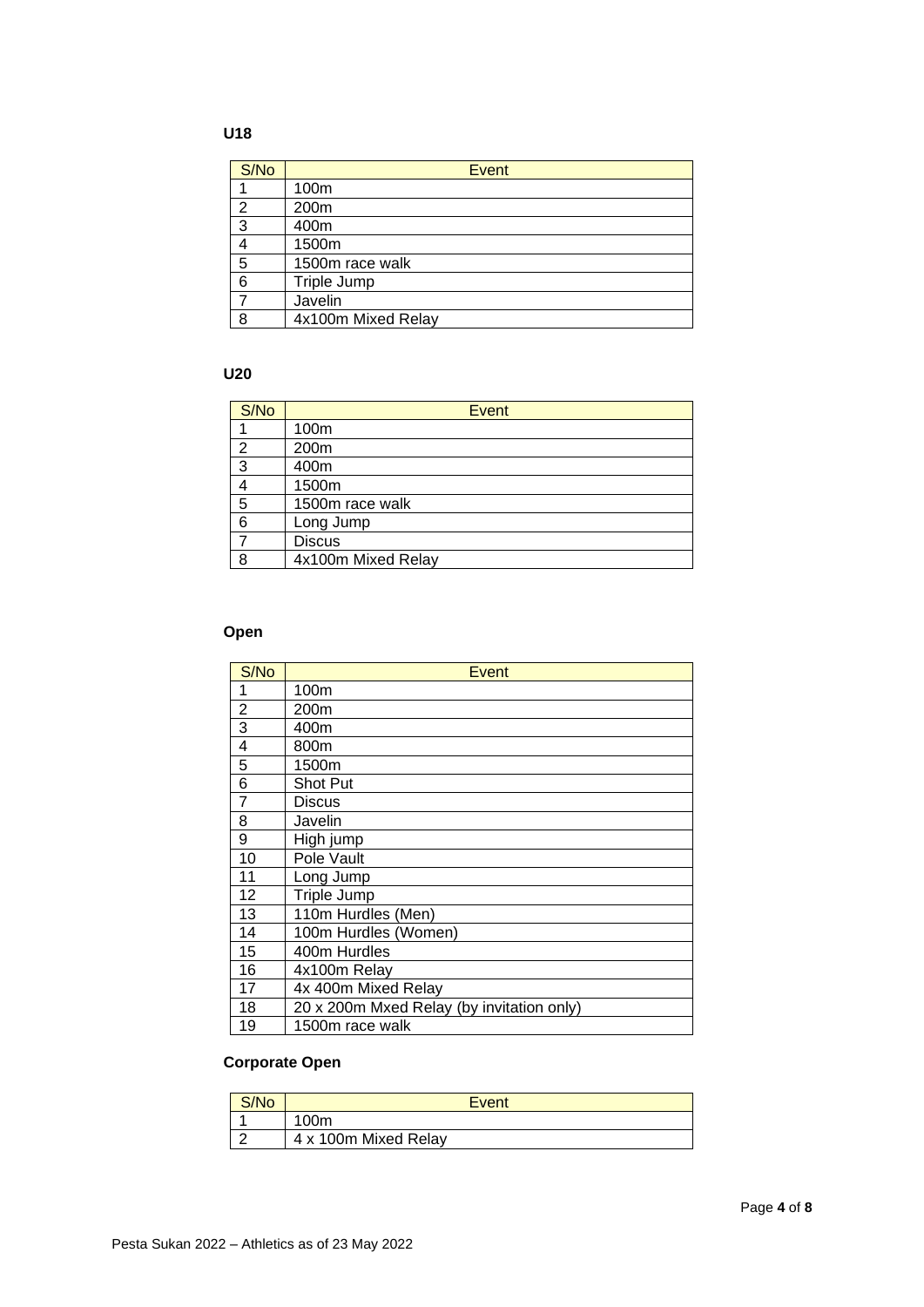## **Masters**

| S/No | Event              |
|------|--------------------|
|      | 100m               |
| 2    | 400m               |
| 3    | 1500m              |
|      | 1500m Race Walk    |
| 5    | Long Jump          |
| 6    | 4x100m Relay       |
|      | 4x400m Mixed Relay |

4.2 For the Para group, the **minimum** entry age is 9 years old. Age is calculated by birth year only. A participant can enter a maximum of **two**(2) events.

## **U11**

| Age       | <b>Intellectual Impairment</b><br>$(I.I)$ & Deaf $(D)$ | <b>Vision Impairment</b><br>(V.I.) | <b>Physical Impairment</b><br>(P.I.) |
|-----------|--------------------------------------------------------|------------------------------------|--------------------------------------|
| 9 & 10    |                                                        | 50m, Run Step Jump                 |                                      |
| years old |                                                        |                                    |                                      |

### **U13**

| Age     | Intellectual Impairment<br>$(I.I)$ & Deaf $(D)$ | <b>Vision Impairment</b><br>(V.I.) | <b>Physical Impairment</b><br>(P.I.) |
|---------|-------------------------------------------------|------------------------------------|--------------------------------------|
| 11 & 12 |                                                 |                                    |                                      |
| vears   |                                                 | 50m, Run Step Jump                 |                                      |
| old     |                                                 |                                    |                                      |

## **U15**

| Age                  | Intellectual Impairment | <b>Vision Impairment</b> | <b>Physical Impairment</b> |
|----------------------|-------------------------|--------------------------|----------------------------|
|                      | $(I,I)$ & Deaf $(D)$    | V.I.                     | (P.I.)                     |
| 13 & 14<br>vears old | 80m, Long Jump          |                          |                            |

## **U17**

| Age     | Intellectual Impairment<br>$(I.I)$ & Deaf $(D)$ | <b>Vision Impairment</b><br>(V.I.) | <b>Physical Impairment</b><br>(P.I.) |
|---------|-------------------------------------------------|------------------------------------|--------------------------------------|
| 15 & 16 |                                                 |                                    |                                      |
| vears   |                                                 | 100m, Long Jump                    |                                      |
| old     |                                                 |                                    |                                      |

## **U20 and Open**

| Age       | <b>Intellectual Impairment</b><br>$(I.I)$ & Deaf $(D)$ | <b>Vision Impairment</b><br>V.L | <b>Physical Impairment</b><br>(P.I.) |
|-----------|--------------------------------------------------------|---------------------------------|--------------------------------------|
| 17 to 19  | 100m, 400m, Long Jump                                  |                                 |                                      |
| years old |                                                        |                                 |                                      |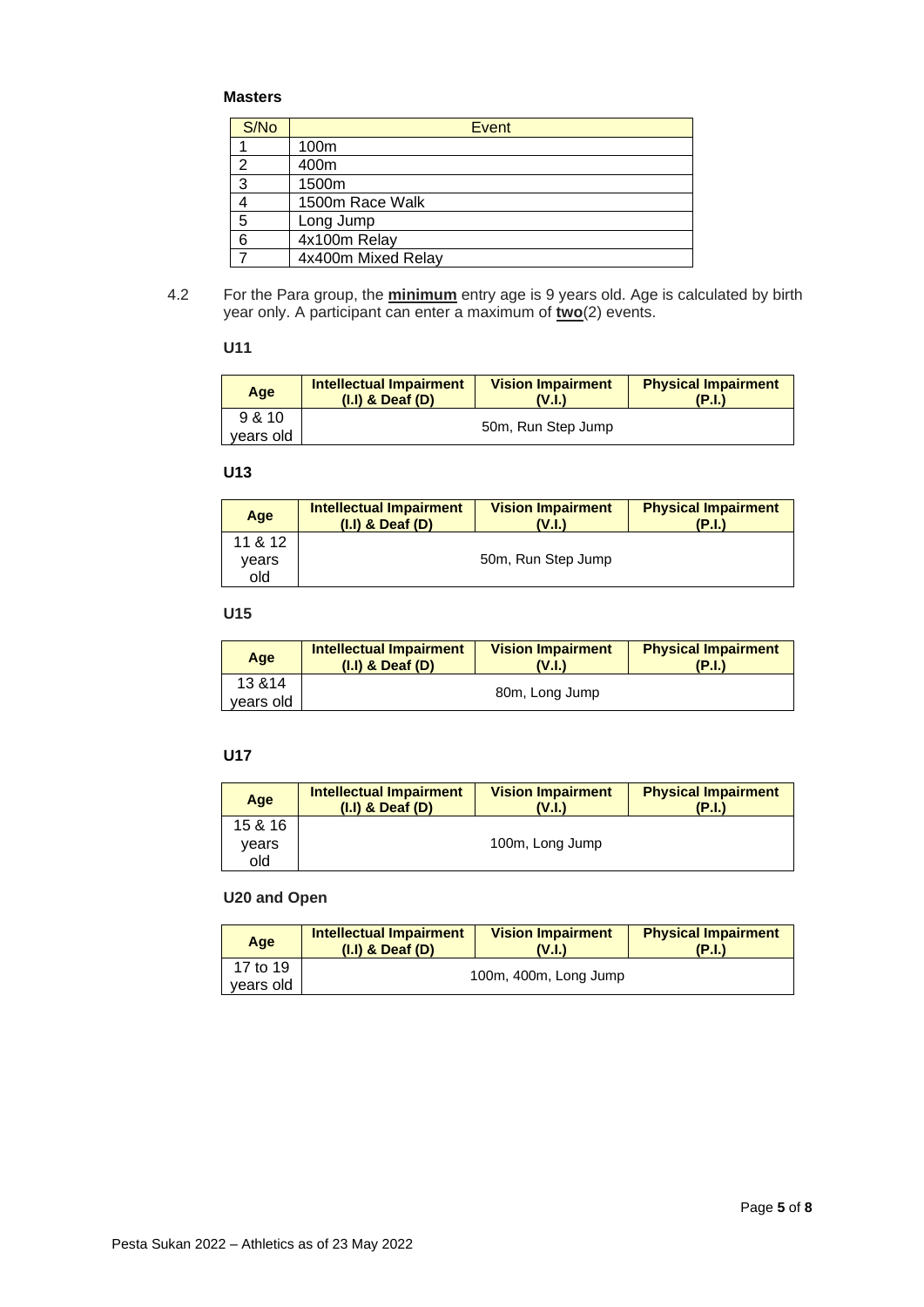### **5. Competition Format - Field Events**

The order of attempts is by start list unless otherwise decided by the Referee. For the horizontal field event, **2 trials** will be awarded. The best 8 performances after the first 2 trials will be awarded additional **2 more trials.**

Except for the **Open** category, **3 trials** will be given, best 8 performances after the first 3 trials will be award additional **3 more trials,**

For the **Youth Multi Event**, **2 trials** will be awarded.

For **ALL** field events in Para-Athletics, competitors will be given **3 trials only**. All measured.

### 5.1 Height Progression

### 5.1.1 **High Jump**

### Men

Competition heights: 1.30m progress 5cm until left with 3 athletes remaining, progress 3 cm until 2 athletes remaining and 2cm for 1 athlete remaining. There will be jump off.

### Women

Competition heights: 1.20m progress 5cm until left with 3 athletes remaining, progress 3 cm until 2 athletes remaining and 2cm for 1 athlete remaining There will be jump off.

### 5.1.2 **Pole Vault**

### Men

Competition heights: 3.00m progress 20cm until left with 3 athletes remaining, progress 10cm until 2 athletes remaining and 5cm for 1 athlete remaining. There will be jump off.

### Women

Competition heights: 2.20m progress 20cm until left with 3 athletes remaining, progress 3 cm until 2 athletes remaining and 2cm for 1 athlete remaining. There wil be jump off.

### 5.2 Technical Specification for Throws

| <b>Category</b> | <b>Men</b><br><b>Shot Put</b> | <b>Women</b><br><b>Shot Put</b> | <b>Men</b><br><b>Discus</b> | <b>Women</b><br><b>Discus</b> | <b>Men</b><br><b>Javelin</b> | <b>Women</b><br><b>Javelin</b> |
|-----------------|-------------------------------|---------------------------------|-----------------------------|-------------------------------|------------------------------|--------------------------------|
| J18             |                               | -                               |                             | ۰                             | 700g                         | 500 <sub>g</sub>               |
| U20             | $\overline{\phantom{0}}$      | -                               | 1.75kg                      | $1.0k$ g                      | -                            |                                |
| Open            | 7.26kg                        | 4.0kg                           | $2.0k$ g                    | 1.0 <sub>kq</sub>             | 800 <sub>q</sub>             | 600g                           |

### 5.3 Triple Jump

| <b>Gender</b>  | Men  | <b>Women</b> |
|----------------|------|--------------|
| Take off board | 9 Nm | 7 Nm         |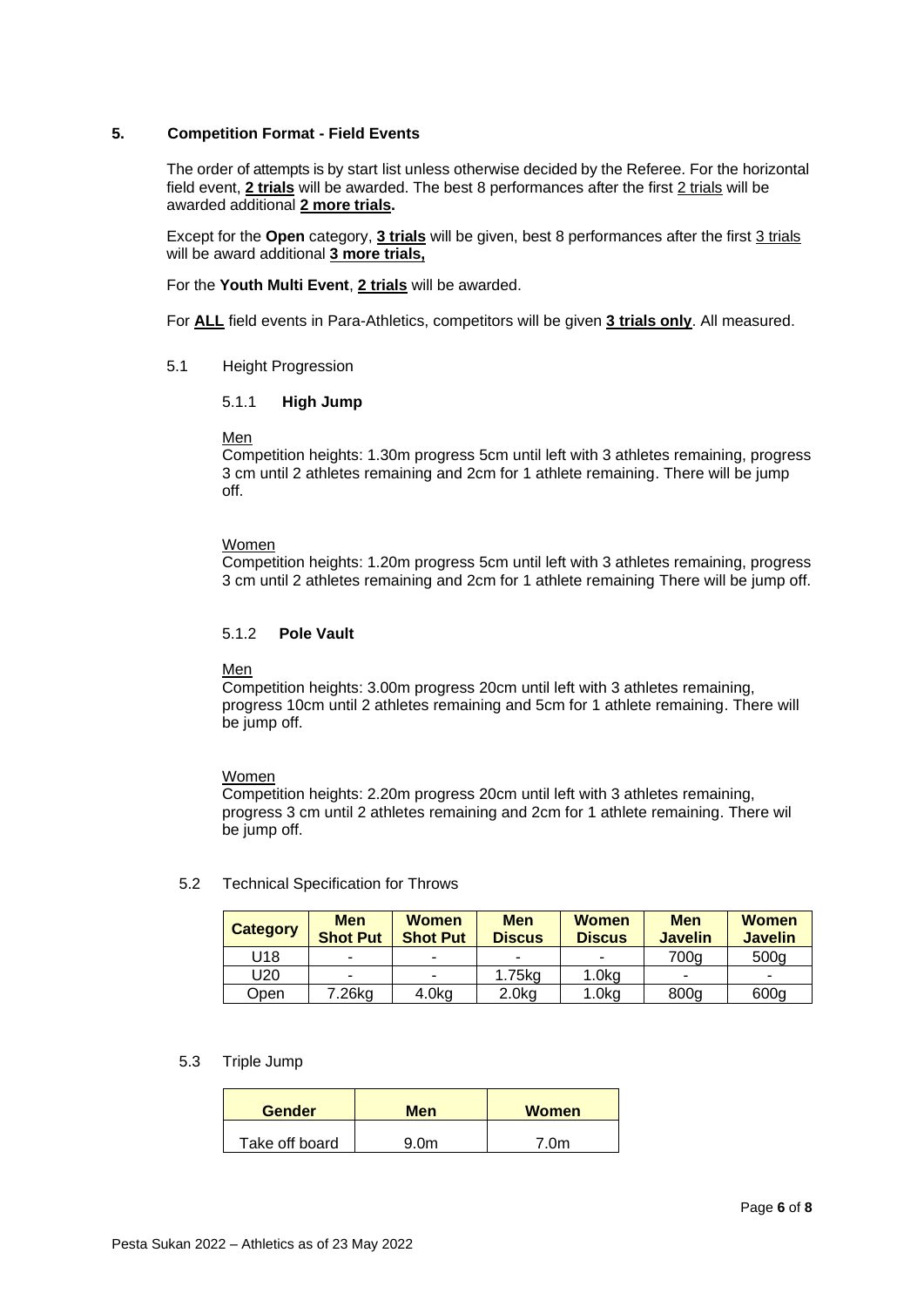5.4 Events with less than **three**(3) confirmed entries will be cancelled except for the **Masters** and **Para** categories.

### **6. Competition Format - Track Events**

- 6.1 Competitors shall take their lanes in the order indicated in the start list. For the **Paragroup**, the crouch-start and start block are **mandatory** for U18, U20 and Open. Starting blocks usage will be optional for U6, U9, U11, U13 and Masters categories.
- 6.2 Mixed relay is to be conducted in a fixed order of athletes with different gender using the following order (Man, Women, Man and Woman) to avoid gender imbalance.

### **7. Reporting**

7.1 All competitors shall report to the Call Room Judges before the commencement of any event.

|              | <b>Report to Call Room</b>            | <b>Depart to competition site</b>     |
|--------------|---------------------------------------|---------------------------------------|
| <b>Track</b> | 40 mins before the start of the event | 10 mins before the start of the event |
| <b>Field</b> | 45 mins before the start of the event | 30 mins before the start of the event |

- 7.2 Competitors **will not** be allowed to compete if he/she reports to the start line or competition site directly without first reporting to the Call Room Judges.
- 7.3 Competitors **MUST** present some form of identification (NRIC, Driving Licence, Employment pass etc.) for verification when necessary. Failing this, he/she will not be allowed to compete in the competition, or the result will not be valid. **Corporate** competitors will need to further produce proof of employment via a picture of employment letter or an employee pass.

### **8. Disqualification**

- 8.1 Individual or team may be disqualified in the event of either fielding ineligible participant or unruly conduct of participant.
- 8.2 The Organisers reserve the right to disqualify the team/ participant at their discretion and take further disciplinary action that could be in the form of the ban in Games.

### **9. Equipment and Attire**

- 9.1 Participants **must** wear attire bearing the logo and/ or name if registered under an organization or school. For independent athletes, wear proper running attire.
- 9.2 Starting blocks and implements will be provided. Personal throwing implements may be used, provided it is handed over to the organisers for verification one session earlier and shared by, other competitors, if they desire to use them during competition

### **10. Games Jurisdiction**

10.1 The Organisers reserve the right to interpret or amend the rules and regulations at any time. Notifications of such changes will be posted on the event's website. All participants are advised to visit the website for any notices or updates to draws or fixtures.

### **11. Protests and Appeals**

11.1 Protests concerning the results or conduct of an event shall be made within **30 minutes** of the official announcement and must be made verbally to the Referee.